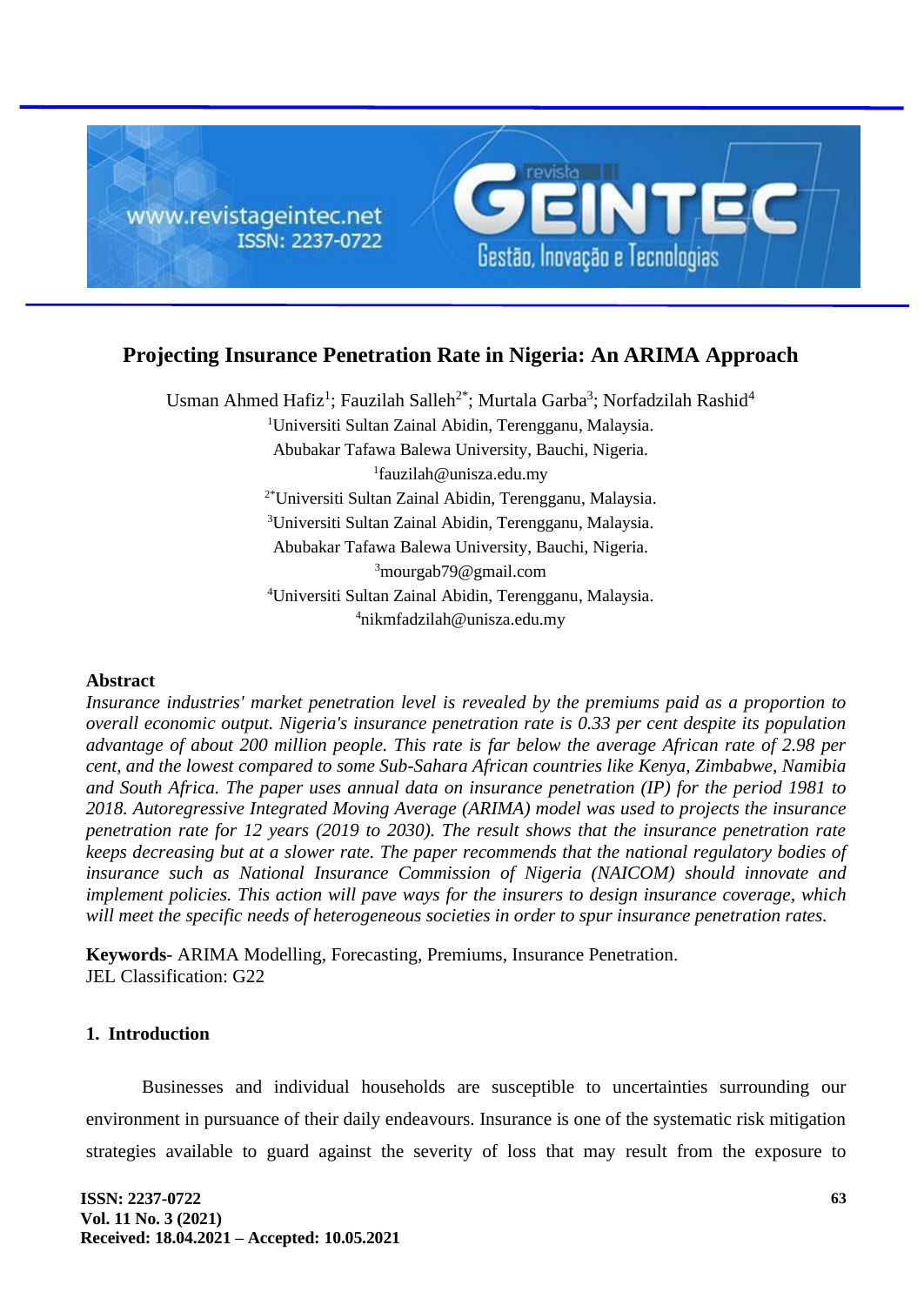uncertainty. Salleh, Kassim, Yazid, and Rashid (2018) assert that valuable coverage is provided to clients by insurance which significantly reduces their financial risks exposure. In their different contributions, Clarke and Dercon (2016) and Janzen, Carter, and Ikegami (2020) argue that insurance is not only limited to the mitigation of financial losses, but it reduces exposure to poverty and incentivises investment. At the same time, Mrówczyńska-Kamińska and Standar (2016) added that insurance promotes economic stability.

Regarding the insurance contract structure, it typically involves the insured on one part and the insurer on the other side. Okonkwo and Okeke (2019) stated that in this arrangement, the insured pays a premium to the insurer who undertakes to pay the sum insured or its equivalent if the insured suffers a loss within the terms and conditions of the contract. Indeed, insurance helps to reinstate the policyholders back to their original positions before the occurrence of the loss. Hence, penetration of insurance products and the rate at which the populace subscribe to these products can stimulate economic performance.

Insurance penetration refers to the proportion of premiums paid to the Gross domestic product (GDP). It is among the essential indicators of the country's financial development (Houa & Cheng, 2017). The level of insurance penetration in the domestic economy demonstrates its relative size and importance (Olayungbo & Akinlo, 2016). However, the available record shows that in Sub-Saharan Africa (SSA), except for South Africa and Namibia, insurance uptake is below 5 per cent (Swiss Re, 2019) Similarly, insurance penetration status of Nigeria is less than 1 per cent as captured in the same report, which is a distance away from the 2018 revised National Finacial Inclusion Strategy (NFIS) target of 25%. According to Weingartner, Simonet, and Caravani (2017), low insurance penetration means weak resilience to catastrophe, low productivity and macroeconomic downturn.

Consequently, the study was based on the premise that predicting the insurance uptake's potential prospects would offer useful facts to stakeholders in the decision-making process. Indeed, the essence of forecasting is to figure out the probable future outcome with a view to forestal aberration from the set targets. Balli and Elsamadisy (2012) point out that forecasting enables regulators to plan for efficient economic activity management, thereby resulting in higher growth. Outcomes from forecast could serve as a wake-up call for the need to re-strategise at the right time. Consequently, determining the future pattern of insurance penetration will lead to the corrective measure required now that will shoot the number of insured in the future. Hence, this study seeks to achieve the objectives of projecting future insurance penetration values in Nigeria and validates the forecasts model's accuracy. To achieve these objectives, we applied the ARIMA forecasting model using Eviews version 10 statistical software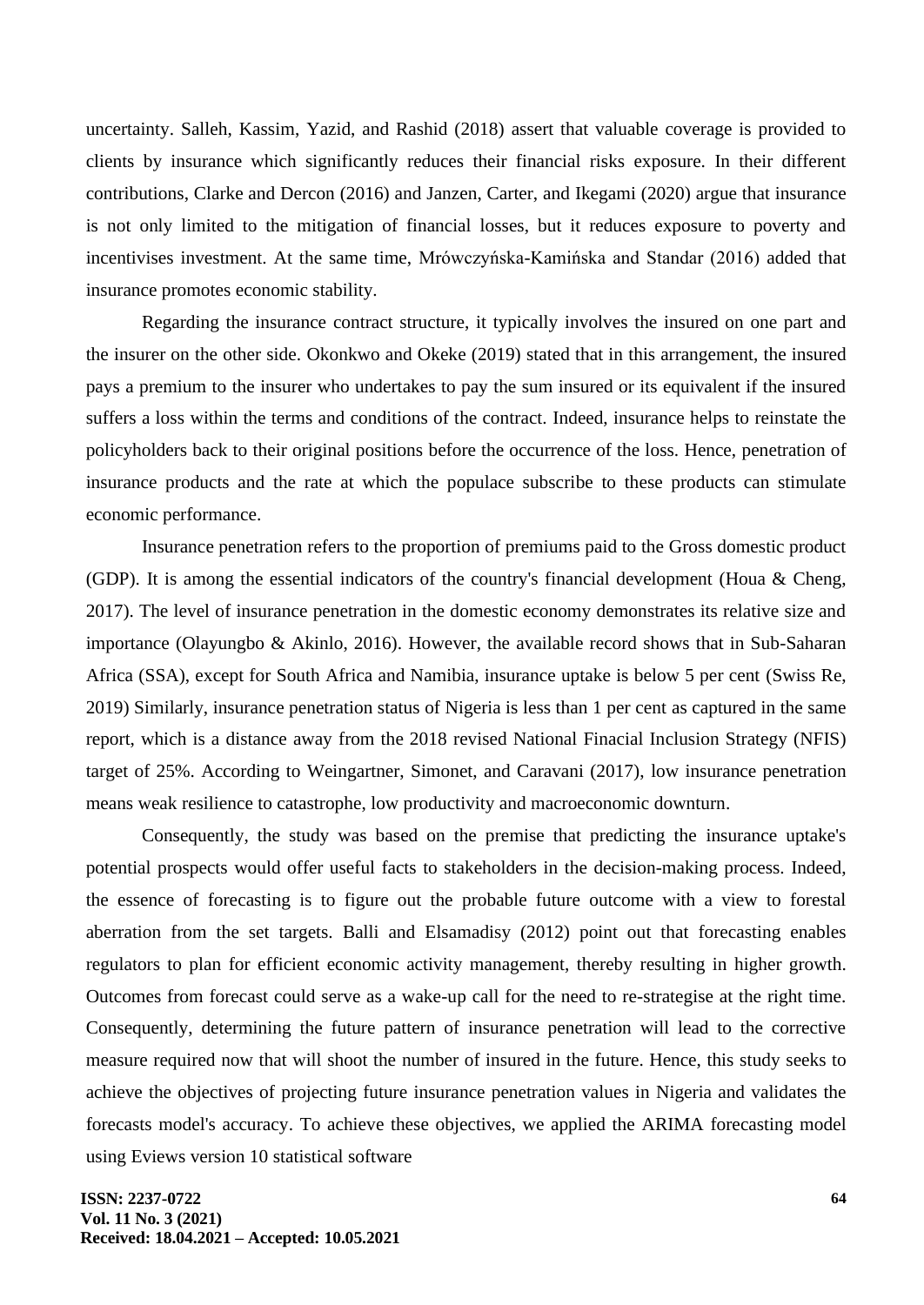The study has enriched the existing literature from two outlooks. First, there is little attention given to the prediction of insurance uptake in Sub Saharan Africa (SSA). The study furthers the empirical evidence on forecasting economic activities from the perspectives of risks protection growth potential in Nigeria being one the largest economy in the SSA. Secondly, the analysis uses a more extended period than prior studies, thus gives room for long term evaluation of future uptake of insurance in line with the financial inclusion of the sustainable development goals.

### **2. Literature Review**

Financial studies on forecasting have used standard techniques that served as a black box to stakeholders (Matyjaszek, Fernández, Krzemień, Wodarski, & Valverde, 2019). Uncomplicated forecasting techniques are desirable through which instability of the future can be handled effectively (Kriechbaumer, Angus, Parsons, & Rivas Casado, 2014). Hence, ARIMA is the most commonly used technique (Mishra, Sahanaa, & Manikandan, 2019). El-Bassiouni and El-Habashi (1991) found the Box-Jenkins methodology useful for forecasting Kuwait's motor vehicles' compulsory insurance scheme based on monthly claims data, instead of the traditional linear regression approach.

In the United States of America, Bortner, Pulliam, and Yam (2014) conducted a trend analysis on quarterly insurance time series. Although Insurance companies mostly created forecast models using linear regression. This study used time series analysis to determine the reliable model. From the outcome, ARIMA exhibits reliable estimate than the linear regression. To forecast the growth pattern of claims payment, Nwolley-Kwasi (2015) applies the ARIMA approach. The researchers analysed time-series data from January 2010 to November 2014 with the fitted the Suitable Box-Jenkins model. The result shows that ARIMA(1,1,0) model was the best for forecasting claims payment.

From the Middle East and North Africa (MENA), Taha (2017) conducted a study to determine the accurate time series forecasting model in Misr insurance Egypt to predict fire segment loss ratio. The researcher used the Box-Jenkins method on the real reported loss ratios data for 1980 to -2014. The study revealed that ARMA(1,1) is the best forecasting model. Namawejje and Geofrey (2020) forecast life insurance premiums and insurance penetration rates using the annual data from 2000 to 2018. ARIMA (0, 1, 0) was the optimal model used. The results indicate a slightly increasing trend of between 0.9 per cent to 1.19 per cent for the forecasted period favouring individual life premiums. In contrast, deposit administration, as well as group life premiums, remained constant.

In Asia, Selvakumar, Satpathi, Kumar, and Haragopal (2020) used the annual time series historical claim data for 34 years period to assess the forecasting power of ARIMA, the linear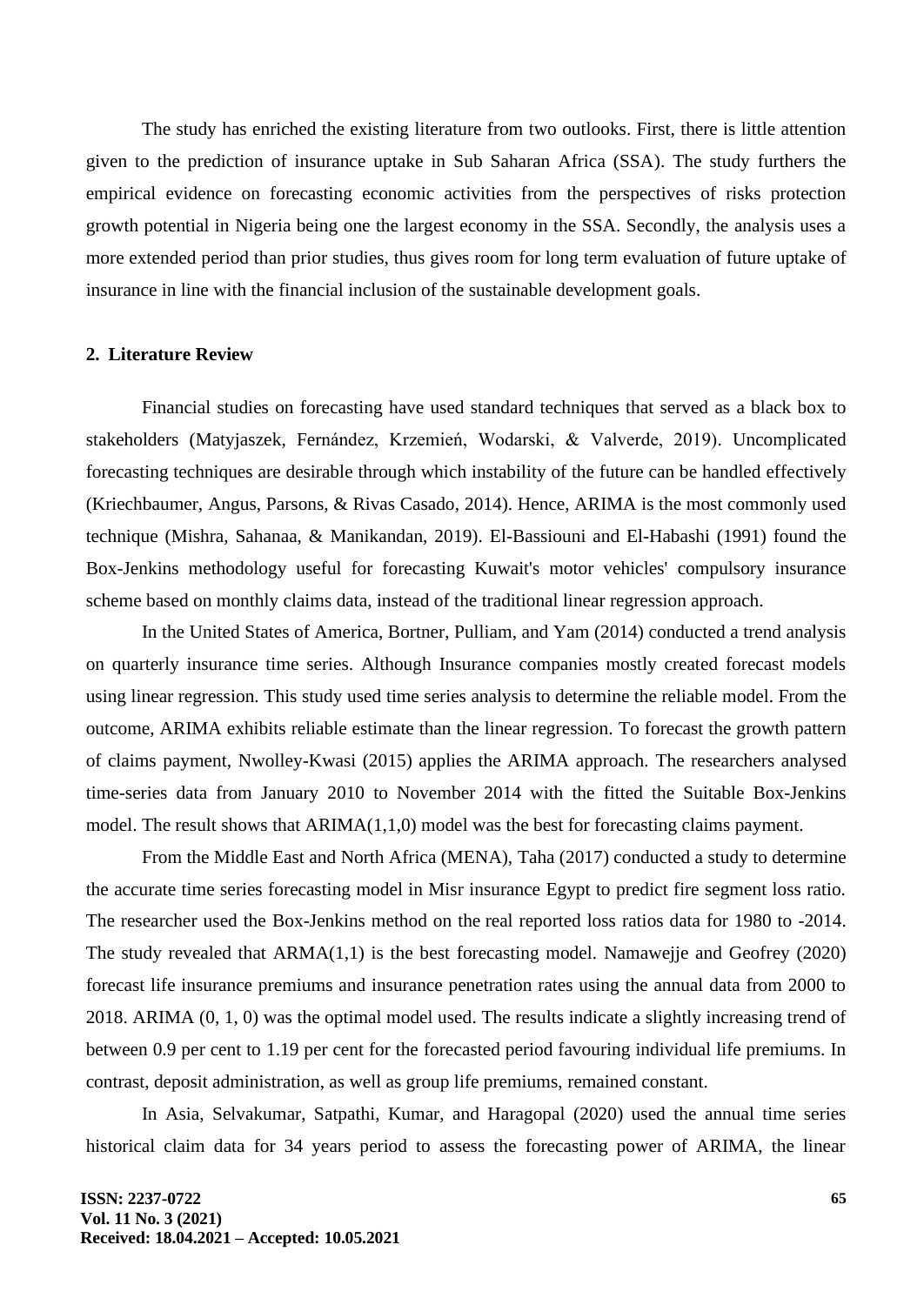regression model, artificial neural network (ANN), exponential smoothing model and hybrid ARIMA-ANN models through prediction of the third party claim amount of motor insurance data in India. The results indicate within the context of traditional time series modelling, and the ARIMA Model outclasses the traditional models such as Linear Regression and Exponential Smoothing. However, because of the substantial disparity in residuals displayed by ARIMA, the researcher compared a hybrid model against the other models, the results show that ANN model can outperform them.

The previous review reveals that despite some drawbacks of ARIMA modelling, insurance penetration forecasting can be improved by its methodology (Mishra et al., 2019). Similarly, forecasting has been conducted relating to the insurance penetration rate and a few other variables (Selvakumar et al., 2020; Taha, 2017; Bortner et al., 2014). However, there seems to exist a gap in modelling ARIMA from one of the largest potential markets for insurance growth in the SSA countries (Namawajje & Geofrey, 2020; Nwolley-Kwasi, 2015). In this paper, we extend the knowledge base by forecasting the insurance penetration in Nigeria, which researchers ignored despite its large population's advantage.

#### **3. Data and Methodology**



Figure 1 - Insurance Penetration Rate 1981-2018 IP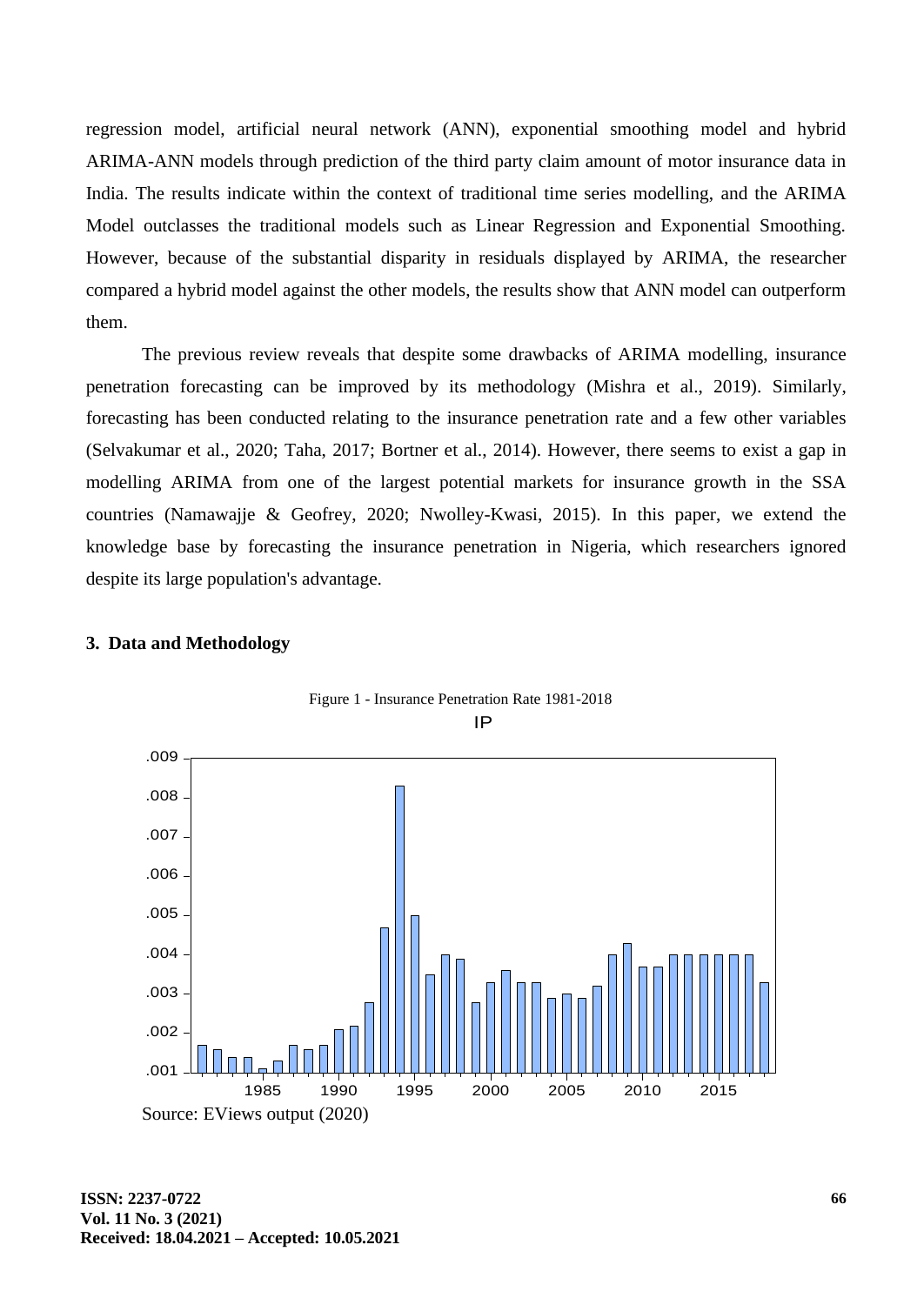The current study was based on the secondary data analysis of insurance penetration (IP) of Nigeria between 1981 and 2018 as shown in figure 1, collected from the Statistical Bulletin of Central Bank of Nigeria, 2019 and Okwonwko & Eche (2019). For the analysis (forecast), the ARIMA approach developed by Box and Jenkins in the 1960s was used to forecast a time series variable.

In an ARIMA (p, d, q) model, p determines the AR, d specifies difference and q describes the MA. To be more precise, the p stands for lags of variables in the Autoregressive model, d stands for differencing times to make the data stationary, and q stands for the number of error terms in the model (Arifin & Habibie, 2020).

Yermal and Balasubramanian (2017) listed out the steps involved in Box Jenkins ARIMA forecasting model. The steps are identification, model estimation, diagnostic test and forecasting. Moreover, stationarity, invertibility and parsimony are the three most essential factors in identification, estimation, and diagnostic checking of an ARIMA model (Asteriou and Hall, 2015) outlined.

#### **4. Results and Discussion**

The model's identification is the process of checking the stationarity of the time-series data. There are numbers of methods available, and the common ones are Augmented Dickey-Fuller (ADF) test, graph/time plot assessment and plotting of correlogram of the autocorrelation function (ACF) and partial autocorrelation function (PACF).

The ADF was used to test the stationary of the series. The criterion for ADF depends on the value of t-stats (Challa, Malepati & Kolusu, 2018). If the t-stats value exceeds the critical value (CV), the null hypothesis is rejected, and the alternate hypothesis is accepted, otherwise reverse the case. The null hypothesis states the absence of stationarity in the series, whereas the alternate posits stationarity in the series under consideration. Table 1 depicts the result of the ADF test. The result shows that the t-stats value of -4.9755 is higher than the CV of -2.9810. This indicates that the IP is stationary at a 5% significance level. Hence, the null hypothesis is rejected (Challa, Malepati & Kolusu, 2018).

| Table 1 - ADF Test |  |  |                                                     |              |  |
|--------------------|--|--|-----------------------------------------------------|--------------|--|
| Series   t-stats   |  |  | $\frac{15}{8}$ CV   Analysis                        | Stationarity |  |
| TD                 |  |  | $-4.9755$   $-2.9810$   t-stats >5% cv   Stationary |              |  |

Source: EViews (2020)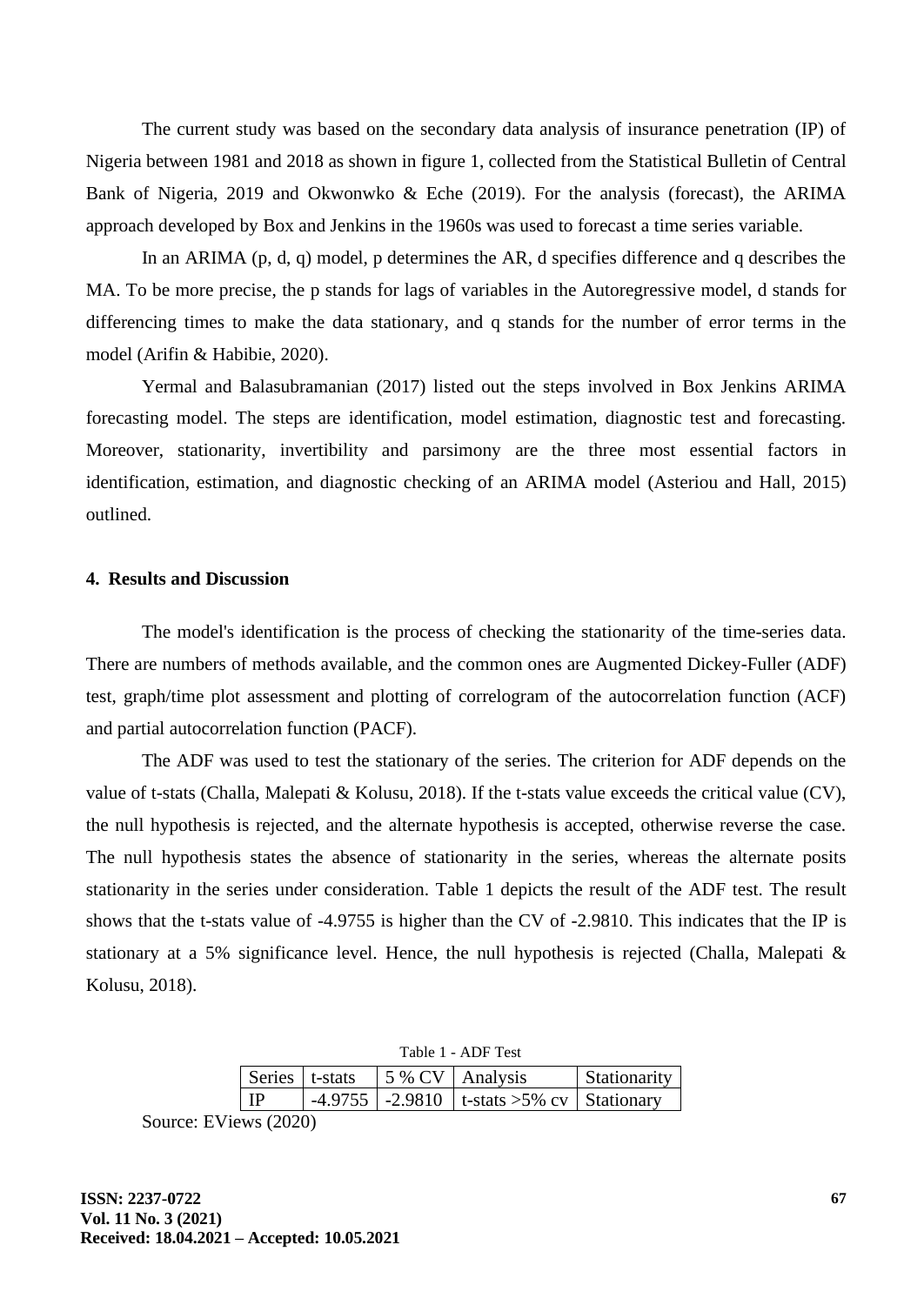The process of identification is preceded by the model estimation using the default least squares method. The ideal model is selected among the estimated combinations of different p and q for AR and MA, respectively, and *d* for the integrated seasonality. Hence, the criterion for the selection of the most appropriate combination of ARIMA  $(p,d,q)$  is based on parsimonious considerations, such as highest number of significant coefficients, lowest Akaike Criterion Information (AIC), lowest Bayesian Criterion Information (BIC) and highest adjusted  $R^2$  (Balli & Elsamadisy, 2012; Mishra et al., 2019).

#### **Stability Test**

The stability test examines AR/MA polynomial(s) inverse roots, which should lie within the unit circle (Nyoni & Nathaniel, 2018).

The figure 2 below shows that the ARMA (1, 0, 1) model is stable since the corresponding inverse roots of the characteristic polynomial is found in the unit circle.





The figure 3 below shows that the ARMA (2, 0, 1) model is stable since the corresponding inverse roots of the characteristic polynomials are in the unit circle.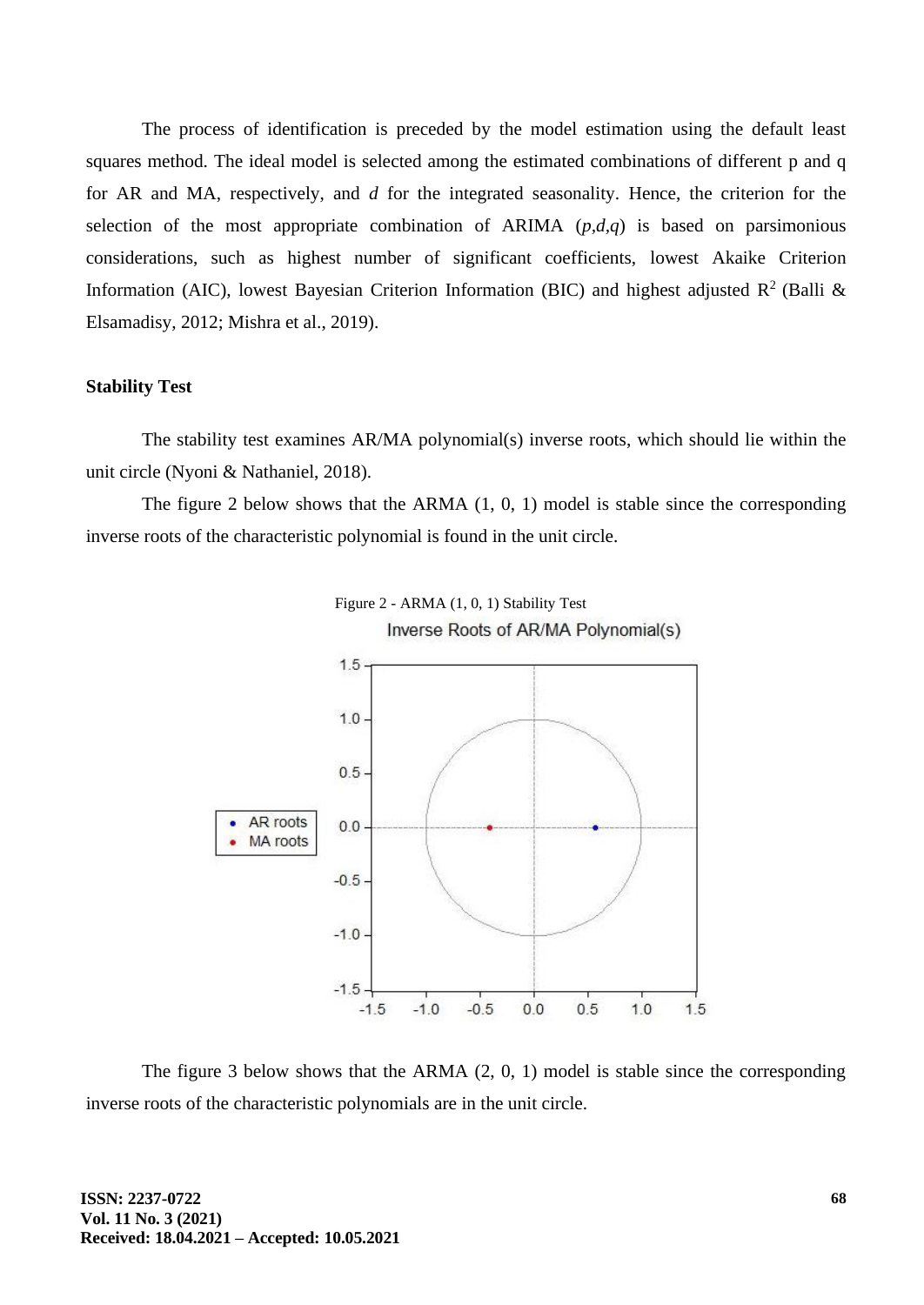

The figure 4 below shows that the ARMA (3, 0, 1) model is stable since the corresponding inverse roots of the characteristic polynomials are in the unit circle.



**ISSN: 2237-0722 Vol. 11 No. 3 (2021) Received: 18.04.2021 – Accepted: 10.05.2021**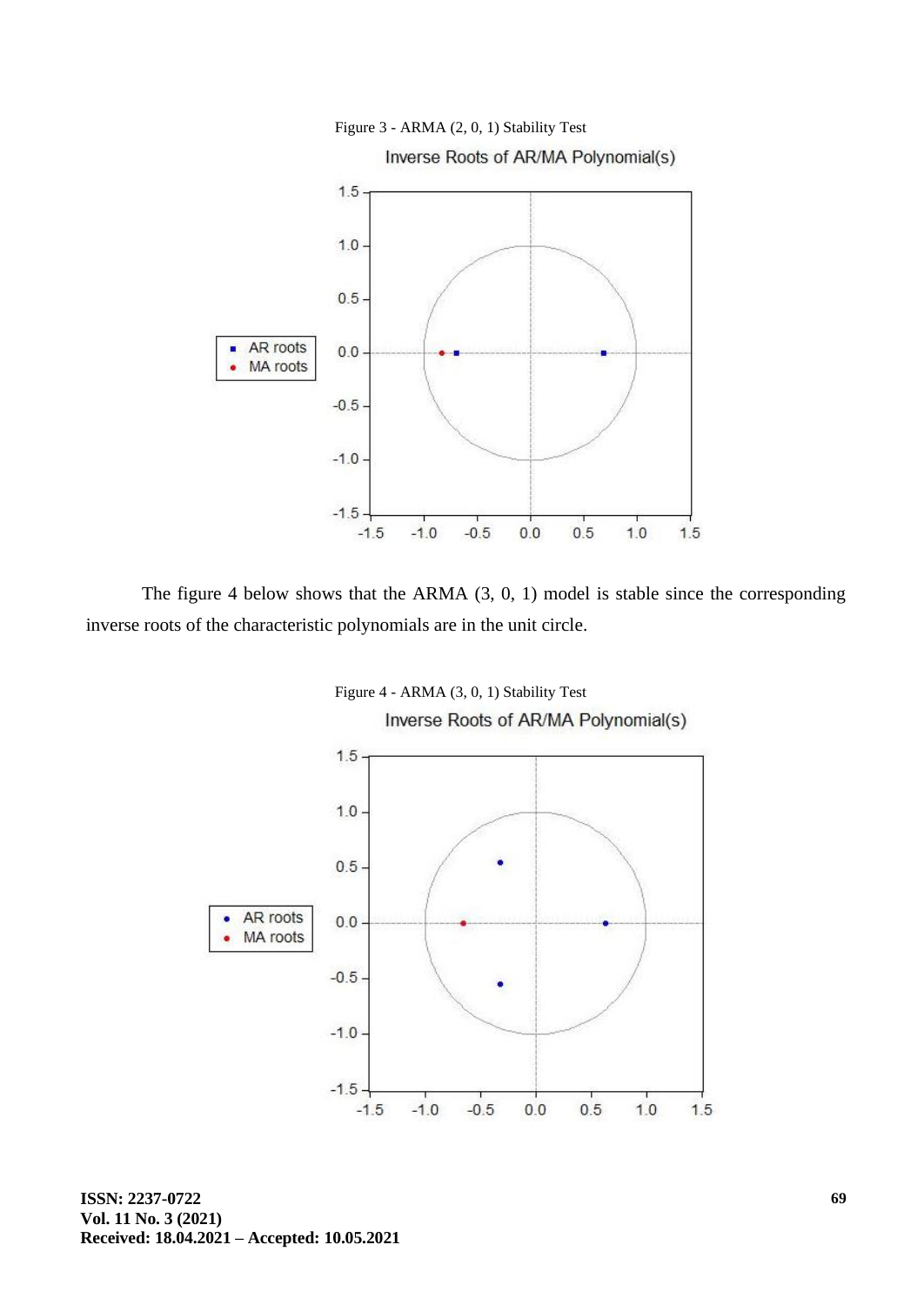The estimates in Table 2 suggests the ARIMA (2,0,1) model fits best in comparison with the other models, i.e. ARIMA (1,0,1) and ARIMA (3,0,1). Its possession informed the ARIMA (2,0,1) model of the highest significant coefficients, and the second-largest adjusted  $\mathbb{R}^2$  value among the estimates. However, AIC estimates suggest ARIMA (3,0,1) is the most desirable model, followed by ARIMA (2,0,1), while ARIMA (1,0,1) has the highest AIC value. Hence, among the three estimates, ARIMA (2,0,1) model is considered the best in-sample performing model.

| IP                           |            | $ARIMA(1,0,1)   ARIMA(2,0,1)   ARIMA(3,0,1)$ |            |  |
|------------------------------|------------|----------------------------------------------|------------|--|
| Most Significant Coefficient | 00         | 02                                           | 01         |  |
| Adjusted $\mathbb{R}^2$      | 0.5396     | 0.5299                                       | 0.4530     |  |
| <b>AIC</b>                   | $-11.0177$ | $-10.9993$                                   | $-10.8495$ |  |
| Durbin Watson (DW) stat      | 2.000      | 1.954                                        | 1.41745    |  |
| <b>RMSE</b>                  | 2.227      | 2.428                                        | 2.879      |  |

Table 2 - Models Estimation

## **4.1. Model Specifications**

In accordance with the model estimation as depicted on table 2, the following models have been specified as:

# *ARIMA(1,0,1) Model*

$$
IP_t = c + \beta_1 IP_{t-1} + \alpha_1 \mu_{t-1} + \mu_t \tag{1}
$$

*ARIMA(2,0,1) Model*

$$
IP_{t} = c + \beta_{2}IP_{t-2} + \alpha_{2}\mu_{t-2} + \alpha_{1}\mu_{t-1} + \mu_{t}
$$
 (2)

*ARIMA(3,0,1) Model*

$$
IP_{t} = c + \beta_{3}IP_{t-3} + \alpha_{3}\mu_{t-3} + \alpha_{1}\mu_{t-1} + \mu_{t}
$$
 (3)

Succeeding the estimation process is the model proving stage. This process is essential to ensure that no information in the series is left uncaptured. Hence, the stage involves plotting the correlogram of the residuals of ACF and PACF, the lags structure of the ideal model should lie within the 95% confidence interval of the standard error limits.

Therefore, to check the ideal model's fitness, correlogram of the residuals was plotted against the lag lengths. Figure 5 portrays 12 lags of correlogram of the residuals and its associated statistical values.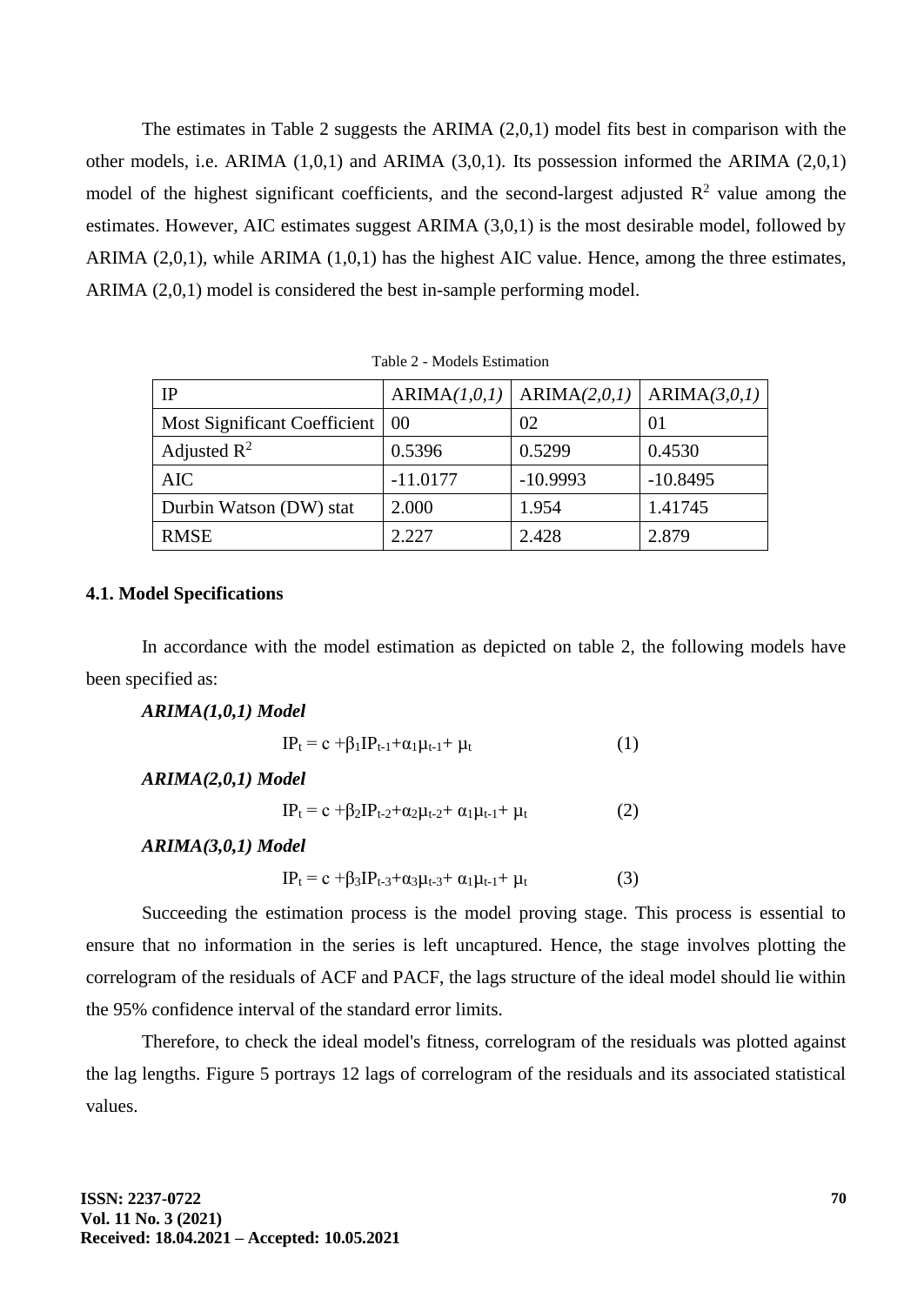| Autocorrelation | <b>Partial Correlation</b> | AC.                                                                                                                                                                                   |               | PAC Q-Stat Prob                                                    |                                                             |
|-----------------|----------------------------|---------------------------------------------------------------------------------------------------------------------------------------------------------------------------------------|---------------|--------------------------------------------------------------------|-------------------------------------------------------------|
|                 |                            | 0.067<br>2 -0.103 -0.108 0.6309<br>з.<br>0.171<br>4<br>5 -0.183 -0.209 3.5069<br>6 -0.015 0.055 3.5183<br>8 -0.022 -0.055 3.7204<br>9 -0.138 -0.060 4.7223<br>10 -0.103 -0.146 5.2936 | $0.025$ 0.041 | 0.067 0.1862<br>0.6591<br>0.158 1.9711<br>0.060 0.014 3.6956 0.594 | 0.417<br>0.373<br>0.320<br>0.475<br>0.714<br>0.694<br>0.726 |
|                 |                            | 11 -0.071 -0.080 5.5811<br>12 -0.135 -0.128 6.6533                                                                                                                                    |               |                                                                    | 0.781<br>0.758                                              |

Figure 5 - Residuals Correlogram of ARIMA (2, 0, 1)

Source: EViews output (2020)

The standard error (SE) limits can be seen in the ACF and PACF as the dotted lines. ACF and PACF do not differ statistically from nonexistent at the significance level of 5% if both are under the SE limits (Challa et al., 2018). The correlogram is flat, implying that there is no SE sign as evidently shown by the spikes. Besides the residuals check's correlogram, DW-stat value of 1.9540, which is very close to the threshold value of 2, as shown in Table 2, confirms the absence of autocorrelation (Uyanto, 2020). Therefore the model is ideal for the forecasts.

The forecasts from Table 3 show that the penetration rate will be 0.3116 % in 2030, which shows the future insurance rate in Nigeria will decrease from 0.333% in 2018 to about 0.312% by 2030. The declining trend of the insurance uptake could likely trace to cultural limitations, vulnerable households' income and the low-risk mitigation literacy (PWC, 2015).

| Year | IPF    |
|------|--------|
| 2019 | 0.3172 |
| 2020 | 0.3201 |
| 2021 | 0.3141 |
| 2022 | 0.3155 |
| 2023 | 0.3127 |
| 2024 | 0.3134 |
| 2025 | 0.3120 |
| 2026 | 0.3123 |
| 2027 | 0.3117 |
| 2028 | 0.3119 |
| 2029 | 0.3116 |
| 2030 | 0.3116 |

Table 3 - Forecasts of Insurance Penetration Rate from 2019-2030

Source: compiled by Authors (2020)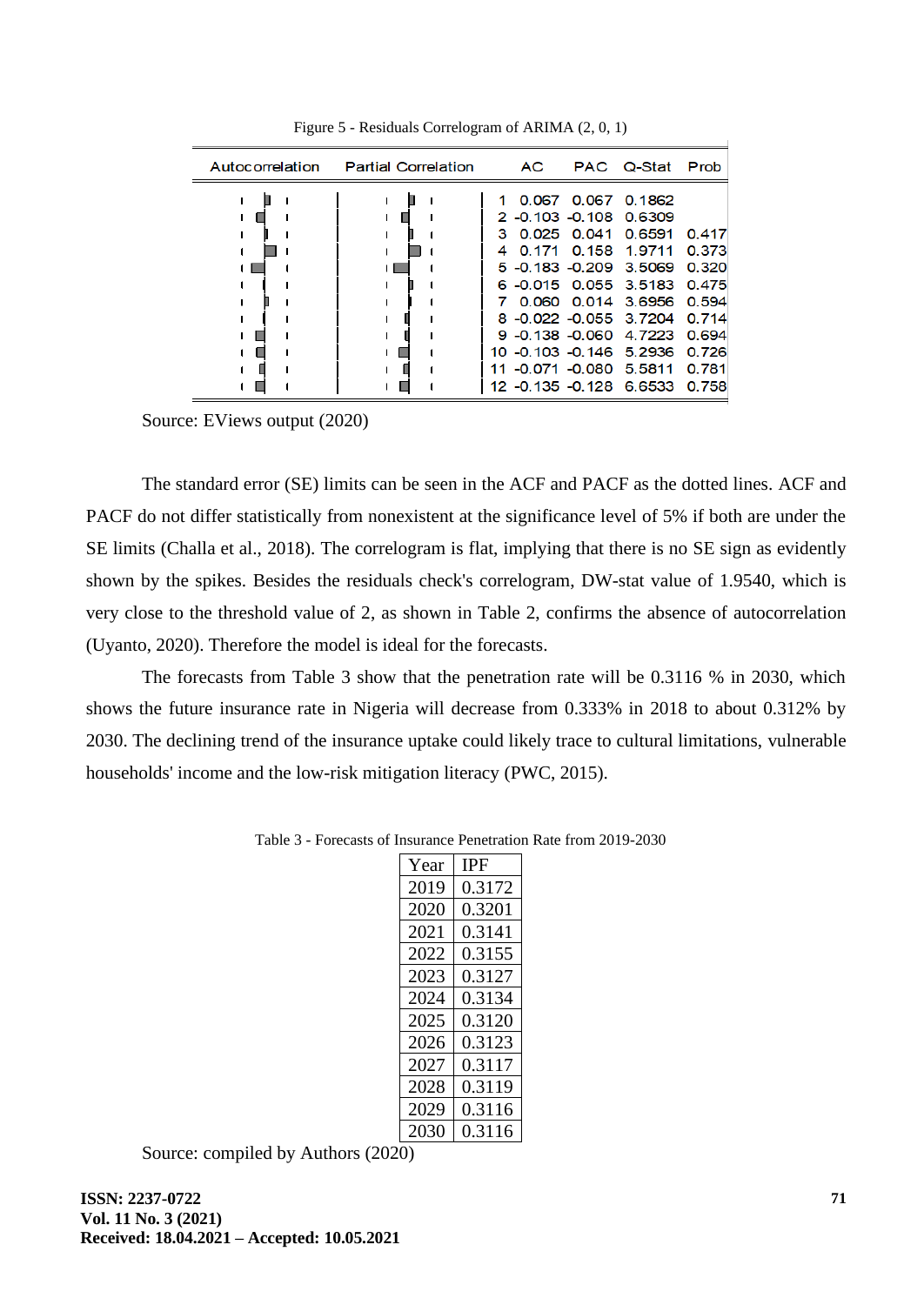Similarly, Figure 6 (with a 12-year projection range, i.e. 2019-2030) plots the actual against the forecast rates of insurance penetration in Nigeria. The blue line depicts the actual values (IP), while the red line (IPF) indicates the forecast rates. Moreover, the figure reveals that Nigeria's insurance penetration is likely to remain very low, floating around a predicted rate of 0.31 per cent, which is marginally lower than the benchmark rate of 0.33 per cent recorded in 2018. The most revealing aspect of this estimate is that insurance penetration in Nigeria is likely to stay very poor over the projected period. This low penetration may not be unconnected with inadequate distribution frontiers, weak institutional arrangement, products inadequacy and illiteracy, among other things (Inyang, & Bassey, 2019). However, low insurance penetration is unfavourable to economic development. Ul Din, Abu-Bakar and Regupathi (2017) argued that in addition to mitigating excessive uncertainty, insurance facilitates ingenuity, invention, investment, and commerce essential to sustainable economic development.



Source: EViews output (2020)

Concerning the model accuracy validation, many indicators are available for determining the accuracy of the forecasts. These include the Mean Absolute Error (MAE), the Mean Absolute Percentage Error (MAPE), and Root of Mean Squared Error (RMSE). Regarding the check of accuracy, MAPE is favoured because it accounts for the errors in the percentage of between 0 and 1 (Matyjaszek et al., 2019; Namawejje & Geofrey, 2020). The forecasted model's MAPE value is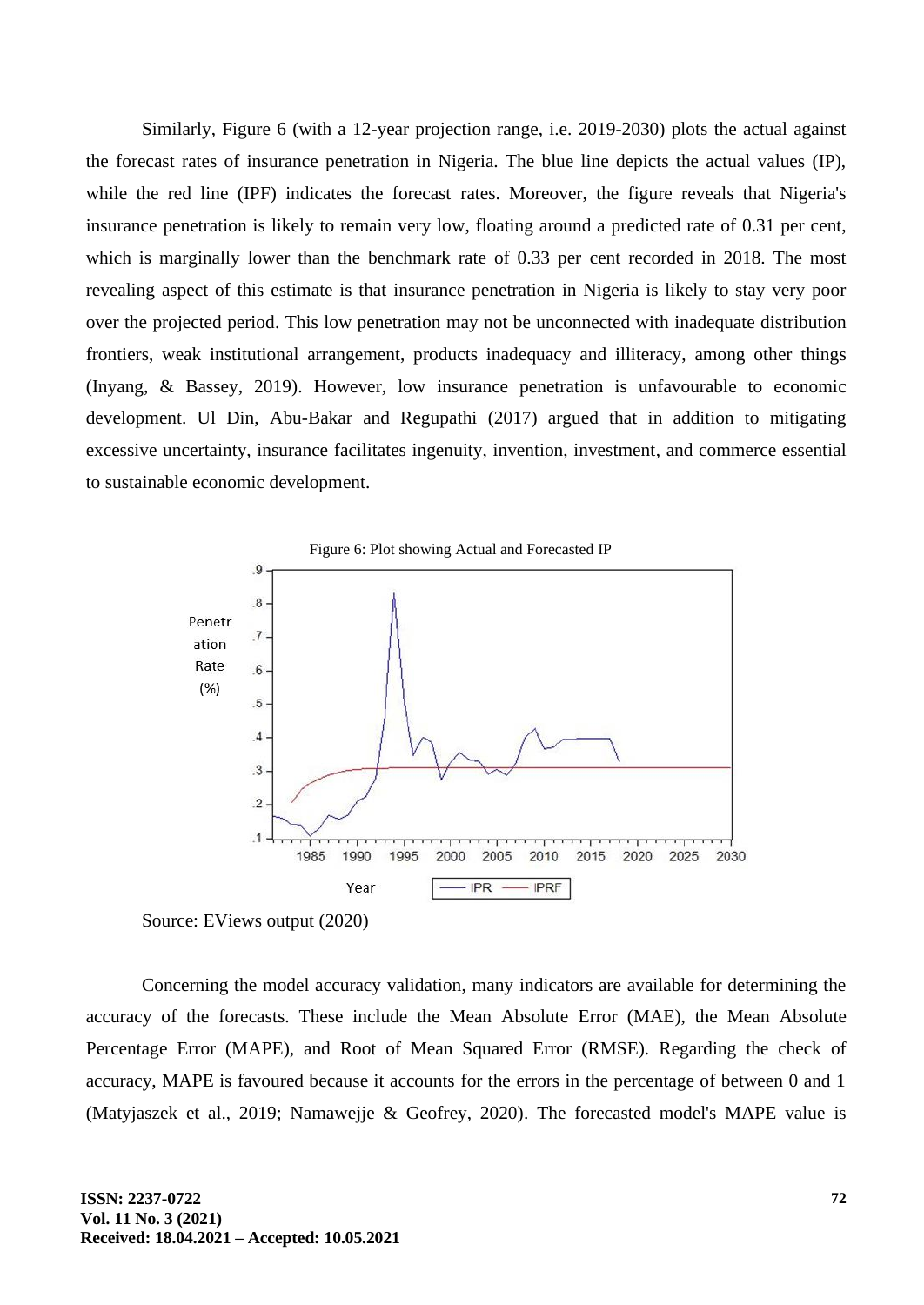10.352%; this implies that the model is about 89.648% accurate in forecasting the 12 years of future values of IP.

### **5. Conclusion**

Insurance penetration is one of the essential determinants of the nation's financial development. Forecasting helps stakeholders to project future events with a view of supporting the decision making process with facts. In this context, the ARIMA model used to forecasts the insurance penetration rates of Nigeria. The post estimation check shows that ACF & PACF of the residuals were within the SE bounds. The MAPE was about 10.35%, implying that the model is approximately 89.65 % accurate. This rate underlines the reliability of ARIMA in predicting future values. A critical finding of this paper is the decreasing rate of insurance penetration in Nigeria. The consequences of low insurance penetration are weak economic resilience among the uninsured. However, the result will likely flash the stakeholders in advance to remedy the unwanted trend. Therefore government policymakers and insurance managers shall, subject to further empirical investigation use the projection as a roadmap to define monetary and fiscal measures and prepare expected operational activities, respectively that will enhance insurance uptake. Similarly, there is a need for the national regulatory bodies of insurance such as National Insurance Commission of Nigeria (NAICOM) to innovate and implement policies that would accelerate insurance uptake, bearing in mind the sociocultural differences of Nigeria's heterogeneous population.

### **Future Study**

Studies in the future should explore the reasons behind the likely end downward trend of insurance penetration. Use of different insurance penetration proxies and forecasting techniques to check the robustness of the findings is worth exploring.

**Declaration:** There is no conflict of interest among the authors.

### **Acknowledgments**

This article has received financial and technical support from the Centre for Excellence in Management Research and Incubation (CREIM), Universiti of Sultan Zainal Abidin, Malaysia.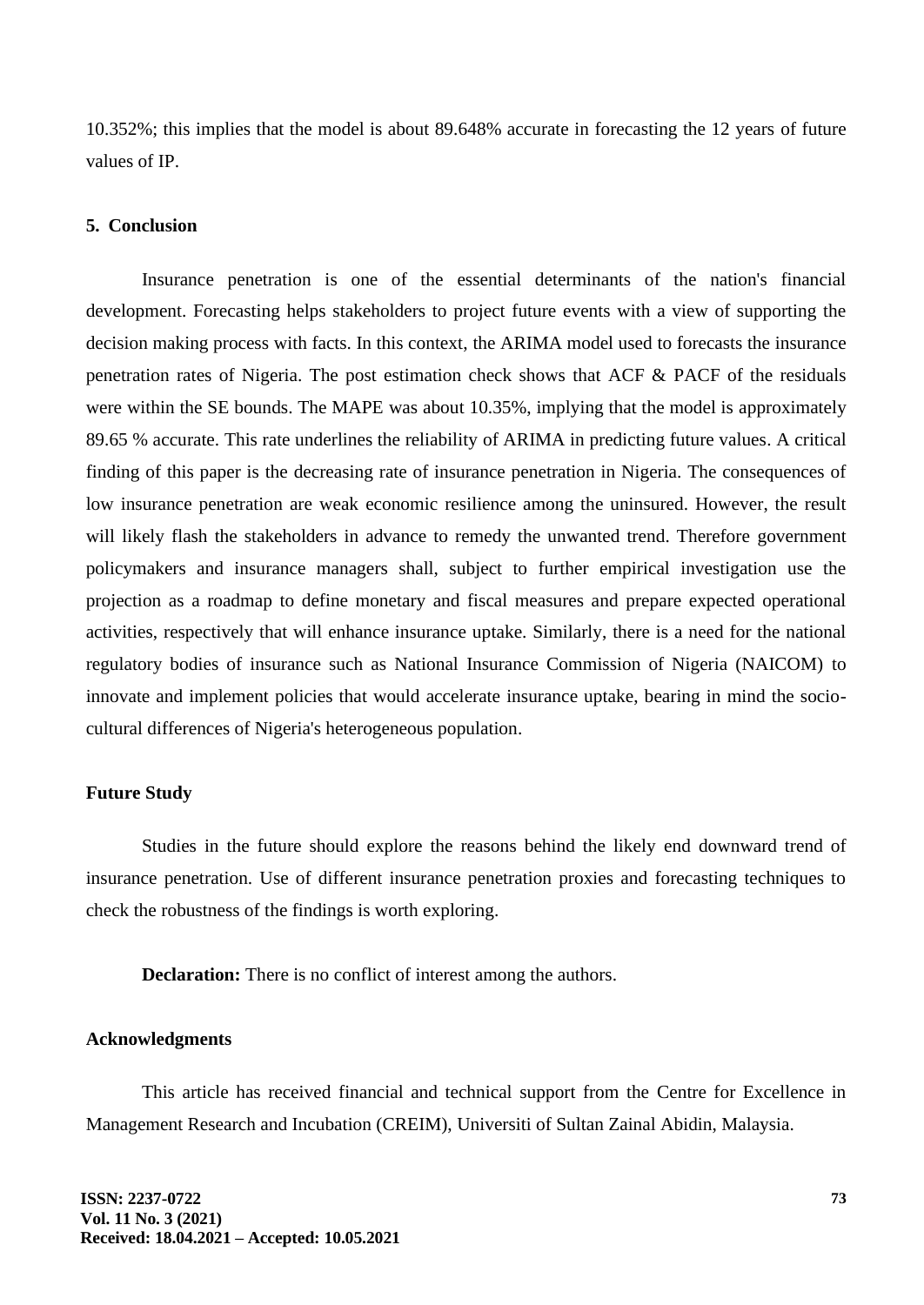# **References**

Arifin, A.S., & Habibie, M.I. (2020). The prediction of mobile data traffic based on the ARIMA model and disruptive formula in industry 4.0: A case study in Jakarta, Indonesia. *Telkomnika, 18*(2), 907-918. doi:10.12928/TELKOMNIKA.v18i2.12989

Asteriou, D., & Hall, S.G. (2015). *Applied econometrics*: Macmillan International Higher Education.

Balli, F., & Elsamadisy, E.M. (2012). Modelling the currency in circulation for the State of Oatar. *International Journal of Islamic and Middle Eastern Finance and Management, 5*(4), 321-339. doi:10.1108/17538391211282827

Bortner, D., Pulliam, C., & Yam, W. (2014). Trend analysis for quarterly insurance time series. *University of California Santa Balbara. Department of Statistics and Applied Probability, 1*, 1-2.

Central Bank of Nigeria (CBN). (2018). *National Financial Inclusion Strategy (Revised)*. Nigeria: CBN. https://www.cbn.gov.ng/out/2019/ccd/national%20financial% 20inclusion%20strategy.pdf

Central Bank of Nigeria (CBN). (2019). *Statistical Bulletin.* https://www.cbn.gov.ng/documents/Statbulletin.asp

Challa, M.L., Malepati, V., & Kolusu, S.N.R. (2018). Forecasting Risk using Auto Regressive Integrated Moving Average Approach: An evidence from S&P BSE Sensex. *Financial Innovation., 4*(24), 1-17 doi:10.1186/s40854-018-0107-z

Clarke, D.J., & Dercon, S. (2016). *Dull disasters*. Oxford: Oxford University Press.

Houa, H., & Cheng, S.-Y. (2017). The dynamic effects of banking, life insurance, and stock markets on economic growth. *Japan and the World Economy, 41* 87–98. doi:10.1016/j.japwor.2017.02.001

Inyang, A.A. and Bassey, F.A. (2019) Micro-Insurance Penetration in Nigeria: The Journey So Far. *International Journal of Social Sciences and Management Review. 2*(1), 46-54.

Janzen, S.A., Carter, M.R., & Ikegami, M. (2020). Can insurance alter poverty dynamics and reduce the cost of social protection in eveloping countries? *Journal Risk and Insurance. 2020*. doi: 10.1111/jori.12322

Kriechbaumer, T., Angus, A., Parsons, D., & Rivas Casado, M. (2014). An improved wavelet ARIMA approach for forecasting metal prices. *Resour. Pol., 39*(1), 32–41. doi:10.1016/j.resourpol.2013.10.005

Matyjaszek, M., Fernández, P.R., Krzemień, A., Wodarski, K., & Valverde, G.F. (2019). Forecasting coking coal prices by means of ARIMA models and neural networks, considering the transgenic time series theory. *Resources Policy 61 (2019), 61*, 283–292. doi:10.1016/j.resourpol.2019.02.017

Mishra, A.K., Sahanaa, C., & Manikandan, M. (2019). Forecasting Indian infant mortality rate: An application of autoregressive integrated moving average model. *Journal of Family and Community Medicine, 26*, 123‑126. doi:10.4103/jfcm.JFCM\_51\_18

Mrówczyńska-Kamińska, A., & Standar, A. (2016). The role of Business Insurance in National Economyin Poland. *J. Agribus. Rural Dev., 3*(41), 337–344. doi:10.17306/JARD.2016.61

Namawejje, H., & Geofrey, K. (2020). Forecasting Life Insurance Premiums and Insurance Penetration Rate in Uganda. *International Journal of Scientific and Research Publications, Volume 10, Issue 5, May 2020, 10*(5), 708-718.